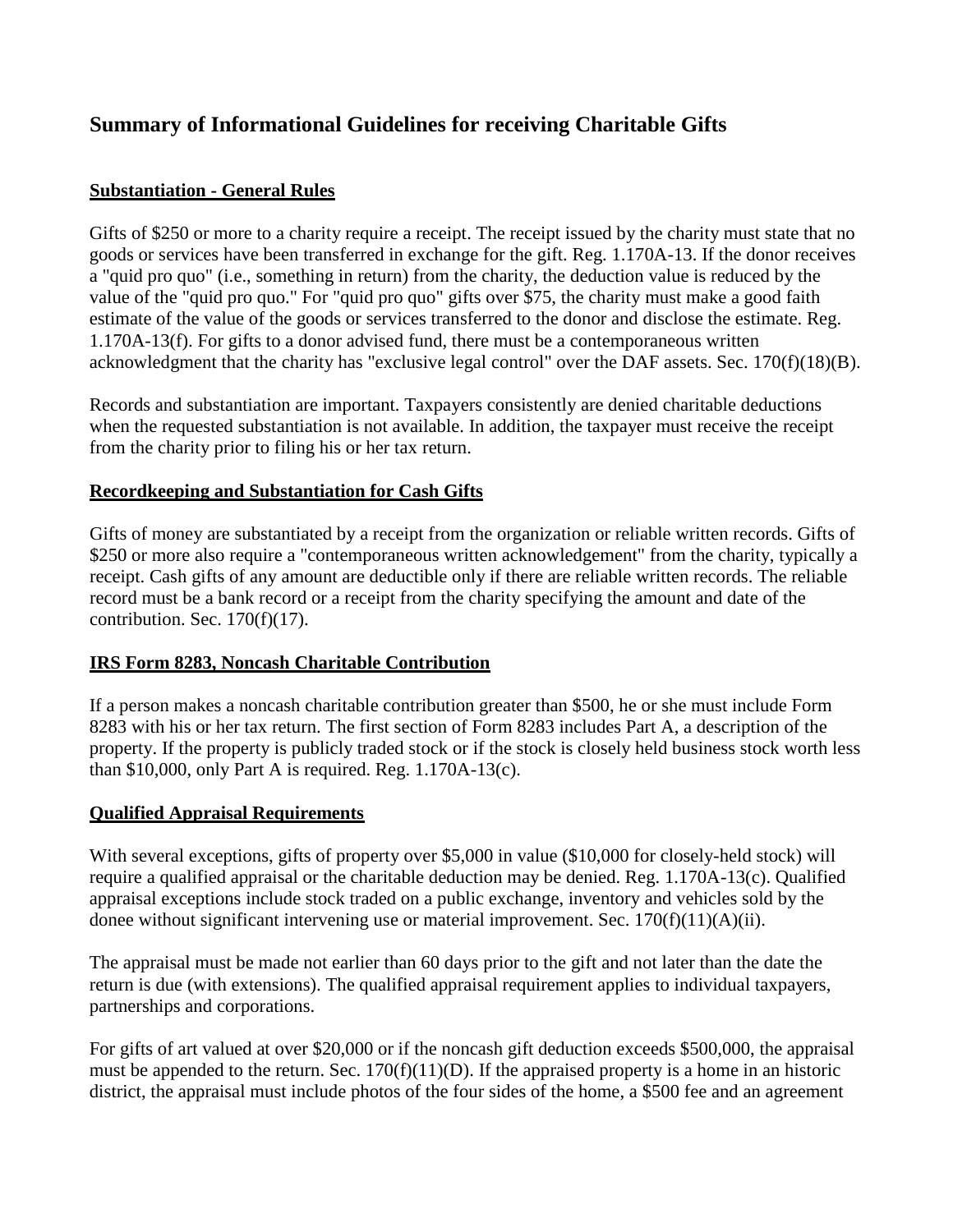with a qualified conservation charity. The appraisal must be submitted with the tax return. The agreement states under oath that the conservation charity is qualified to receive the easement and has the resources and commitment to enforce the agreement. Sec.  $170(h)(4)(B)(ii)$ .

#### **Required Form 8283 Information**

Form 8283 must include a description of the property. For tangible personal property, this description should include the general condition of the property. Any restrictions or reservations of income, voting rights, acquisition rights or limits on use should be disclosed. For example, all charitable remainder trust interests must be disclosed. One method of disclosure is to append a deduction calculation to IRS Form 8283. Reg. 1.170A-13(c)(3).

The appraisal document also should include the name, address and other applicable information about the appraiser. The appraiser must affirm that the appraisal was done on a specific date, that the property was valued as of the date of the gift, that the appraisal was done for income tax purposes and the appraisal must disclose the methodology used in deriving the property value. Reg. 1.170A- $13(c)(3)$ .

#### **Appraiser Requirements and Penalties**

There are specific requirements for the appraiser and substantial potential accuracy-related penalties. The appraiser will be qualified if he or she has an appraisal designation from a recognized organization, has otherwise met comparable education experience requirements, regularly performs and is paid for appraisals, has verifiable education and experience with the type of property appraised, has not been prohibited from practicing before the IRS and has not been excluded by Treasury regulations from serving as an appraiser. Sec.  $170(f)(11)(E)(ii)$ .

For real property gifts on returns filed after October 19, 2006, the appraiser meets the required standards if he or she is licensed or certified for the type of real property by the appropriate state agency. Some state agencies have a separate certification for residential real estate and other types of real estate such as commercial real estate. In these states the appraiser must have the appropriate designation for the type of real estate gifted to charity. Notice 2006-96; 2006-46 IRB 1.

For gifts that are not real property, on returns filed after February 16, 2007, the appraiser must fulfill three requirements. He or she must have completed "college or professional-level coursework," must have two years of experience in buying, selling or valuing the type of gifted property and must thoroughly describe in the appraisal his or her education and qualifying experience.

Generally, appraisals will qualify if consistent with the Uniform Standards of Professional Appraisal Practice set forth by the Appraisal Standards Board of the Appraisal Foundation. Notice 2006-96, Section 3.03.

Appraisals on returns filed after Feb. 16, 2007 must also include a statement that the appraiser recognizes that a substantial or gross valuation misstatement that he or she knew or reasonably should have known would be used on a tax document could lead to a civil penalty. Sec. 6695A(b). The appraiser penalties for incorrect appraisals are the greater of \$1,000 or 10% of the understatement from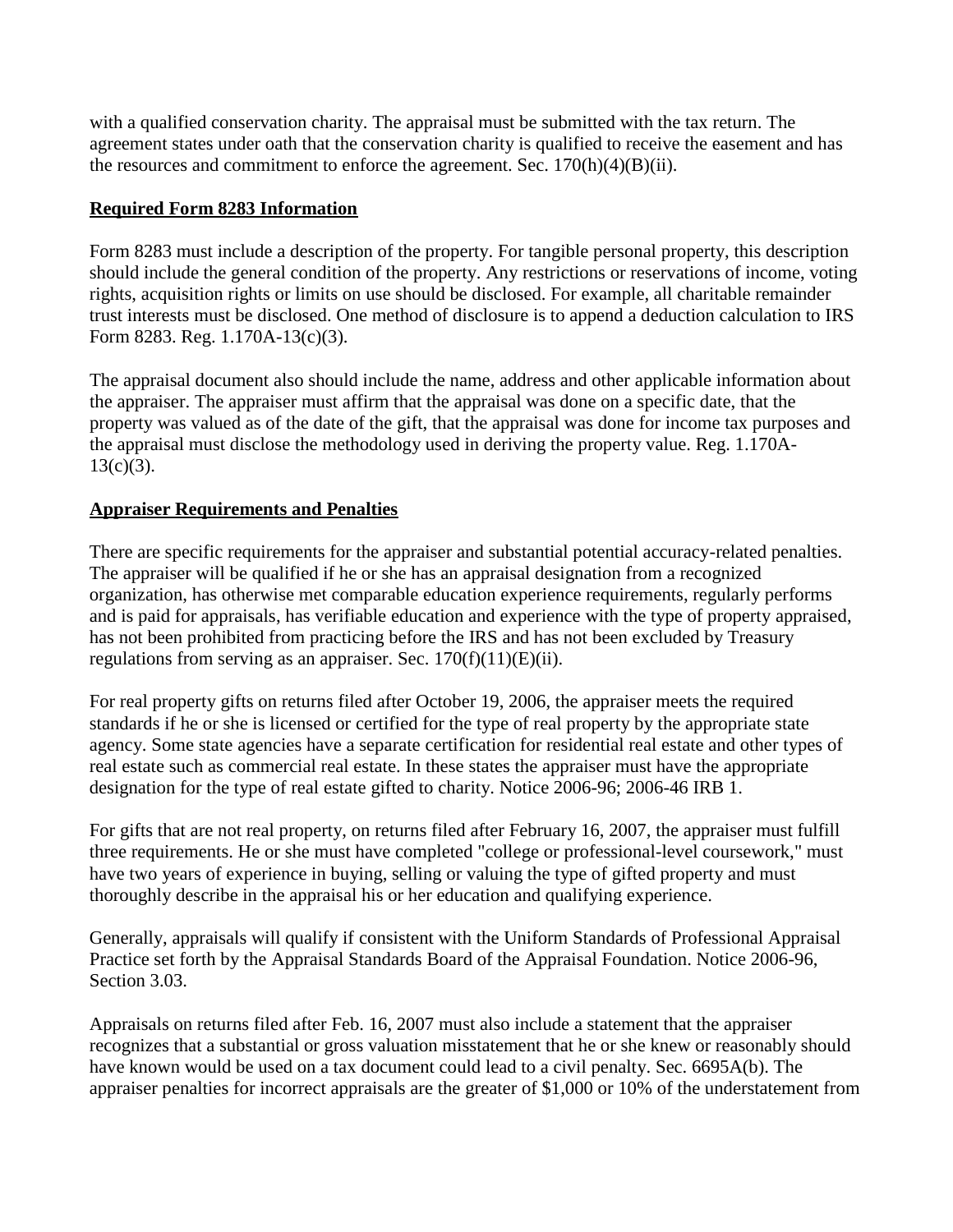a substantial or gross valuation misstatement, with a cap of 125% of the appraiser's gross income from the appraisal. Sec. 6695A(b). The IRS may also discipline appraisers after notice and a hearing. Disciplinary action may include suspending or barring an appraiser from preparing or presenting appraisals to the IRS.

#### **Substantial and Gross Valuation Misstatement Penalties**

Accuracy related penalties are applicable with specific floors. The substantial valuation misstatement floor is 150%. Sec. 6662(e)(1). The penalty for a substantial valuation misstatement is 20% of the underpayment. A gross valuation misstatement is 200% of correct value. Sec. 6662(e)(2). The penalty on a gross valuation misstatement is 40% of the underpayment. There is an exception for underpayments of \$5,000 or less and a reasonable cause exception to the accuracy-related penalty for substantial valuation misstatements, but it does not apply in the case of gross valuation misstatements.

### **Form 8283 Appraisal Summary - Part B**

For gifts of property over \$5,000 in value, (\$10,000 for closely-held stock), Part B of Form 8283 must be completed. In addition, both the appraiser and the charitable donee must sign Form 8283. With a charitable remainder unitrust or annuity trust, there may not be a vested charitable donee as remainder recipient. Therefore, for all unitrusts or annuity trusts, the trustee must sign in place of the charitable donee.

The signature of the donee is merely to acknowledge that the donee has received the property. Furthermore, when the donee signs Form 8283, it incurs an obligation to file Form 8282 within 125 days of sale of the asset, if that sale date is within three years of the date of the gift.

#### **Artwork Over \$20,000 in Value**

If a deduction is claimed for a gift of artwork and the value is greater than \$20,000, then the complete signed appraisal must be submitted with Form 8283. In addition, either an 8" x 10" color photo or a 4" x 5" color transparency of the art object must be provided.

#### **Property Gift Over \$500,000 in Value**

If the noncash gift is over \$500,000 in value, then both the Form 8283 and the appraisal are required. The appraiser and the charity still must sign the Form 8283. However, the full appraisal must be attached to the donor's income tax return. Sec.  $170(f)(11)(D)$ .

## **Form 8282 Donee Information Return**

For gifts of property over \$5,000 in value, (\$10,000 for closely held stock), the signer of Form 8283 must file Form 8282 if there is a disposition of the property within three years of the date of the gift. Sec. 6050L. A disposition is defined as the sale, consumption or gift of the "charitable deduction property." Reg. 1.6050L-1(c). There are exceptions for the sale of items up to \$500 in which the donor signs a statement so indicating, and for consumption of the gift property for the exempt purpose of the charity.